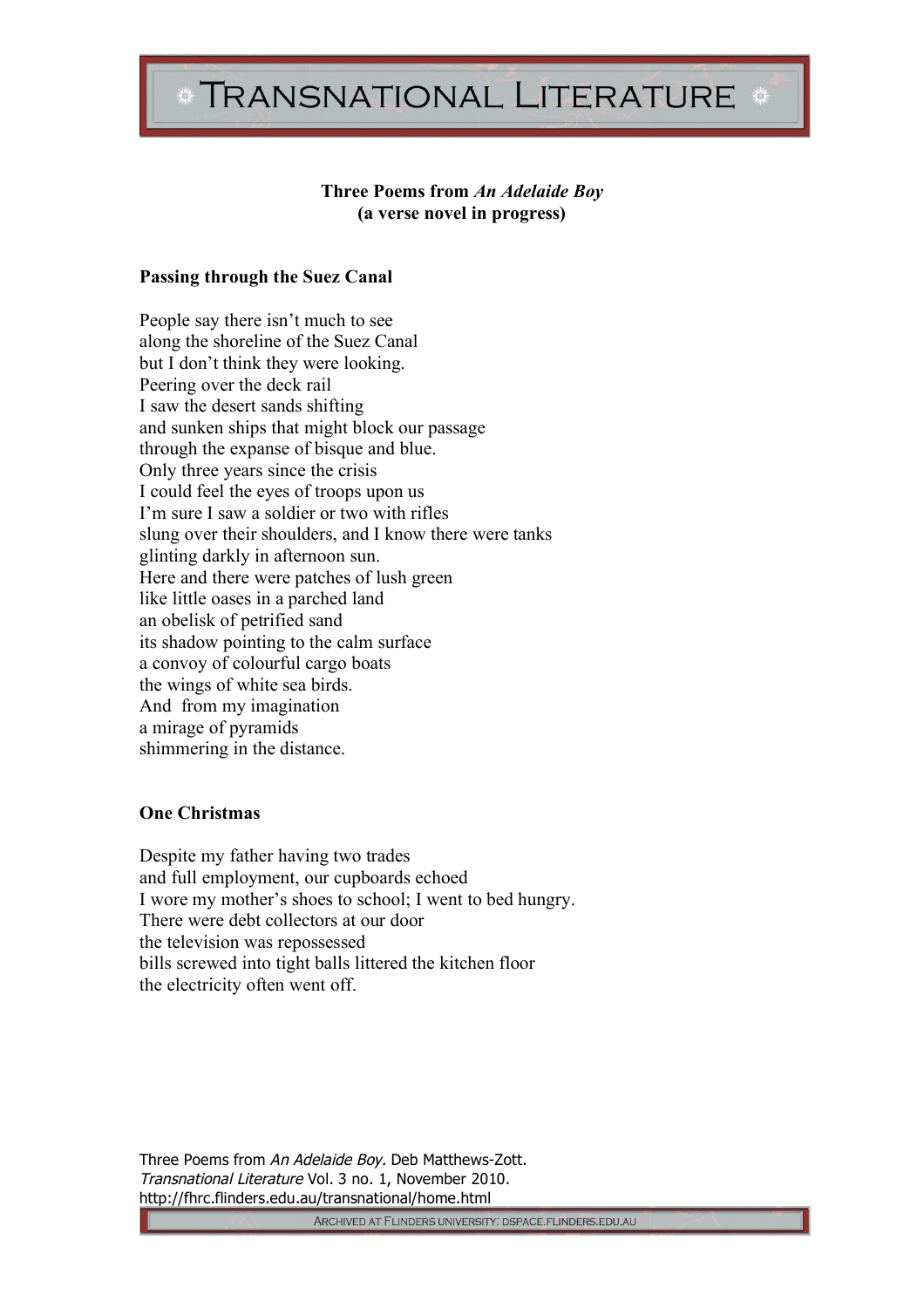One Christmas my father answered my mother's despair with a .22, which he slung across the back yard fence to kill one of the neighbour's turkeys. Whether his silhouette was seen hauling that dead turkey over the palings or the aroma of roasting flesh aroused suspicion I don't know. All I know is that my gentle brother Adolph took the rap when the detectives came, it was he who stepped forward in the face our father's denial and did the time…and paid the fine.

That turkey meat tasted damn good but I can't eat it now without the taste of guilt and shame.

### **Otherwise silence**

All afternoon, at school my stomach feels as though I'm going down fast in a lift. Trees outside the classroom window are unnaturally still I am trapped and restless cannot concentrate on words and equations, dictation doesn't make sense nothing adds up. I'm unable to snap out of it as the teacher suggests with a harsh rap of the yard stick across my desk.

At the afternoon bell I bolt across asphalt and dried grass to jump the fence and hurry home to a house I already sense is empty door left open, flyscreen unlatched a blowie buzzing around the kitchen unwashed dishes in the sink. Otherwise silence.

I run for my bike and yank it up out of the dust throw my leg over and pedal like fuck I don't think about the destination as I race along hot half-shaded streets where the only sounds are crow calls ark...arkkk…farrrrkkk and my own rapid breathing the clicking spokes of bike wheels

Three Poems from An Adelaide Boy. Deb Matthews-Zott. Transnational Literature Vol. 3 no. 1, November 2010. http://fhrc.flinders.edu.au/transnational/home.html

2